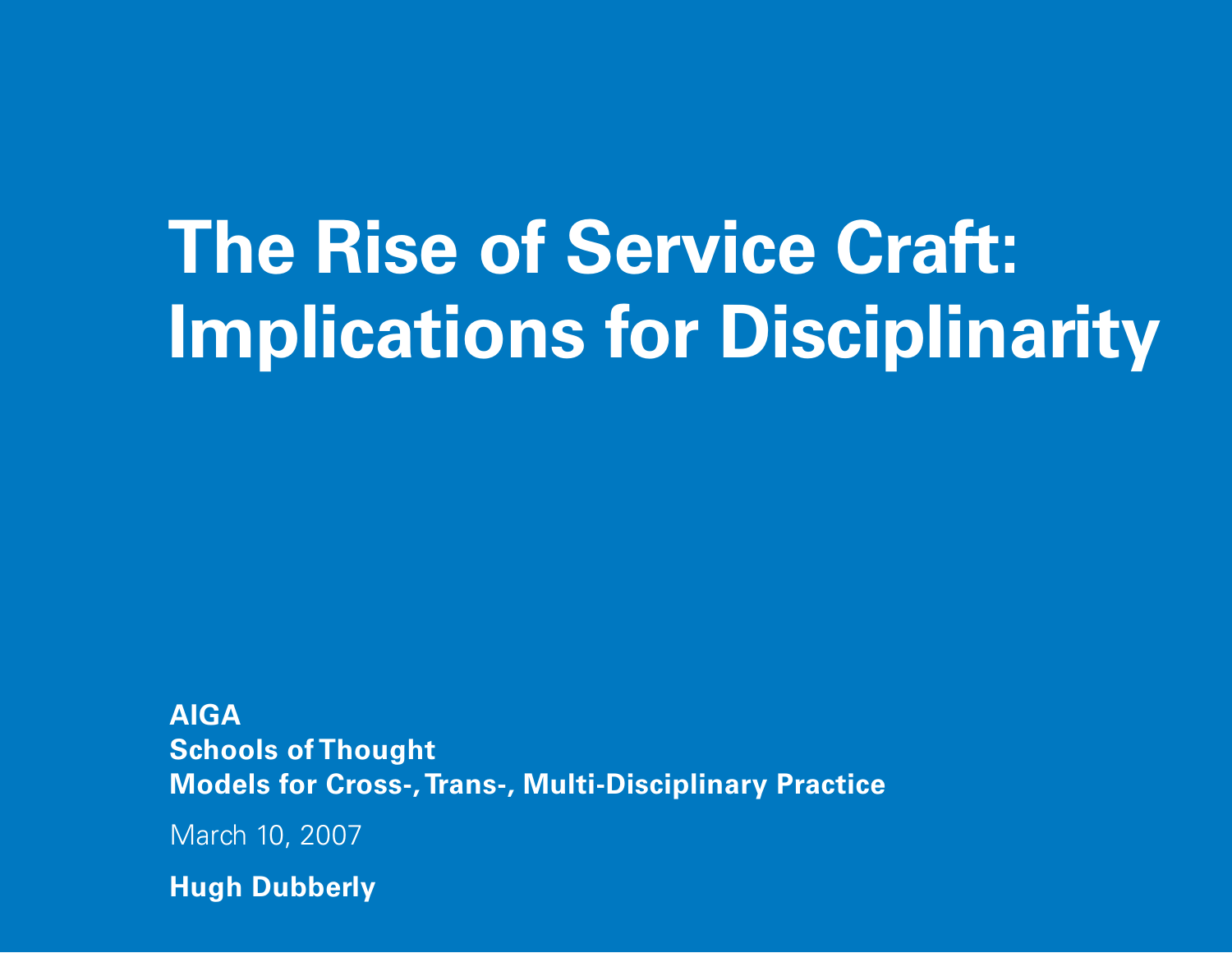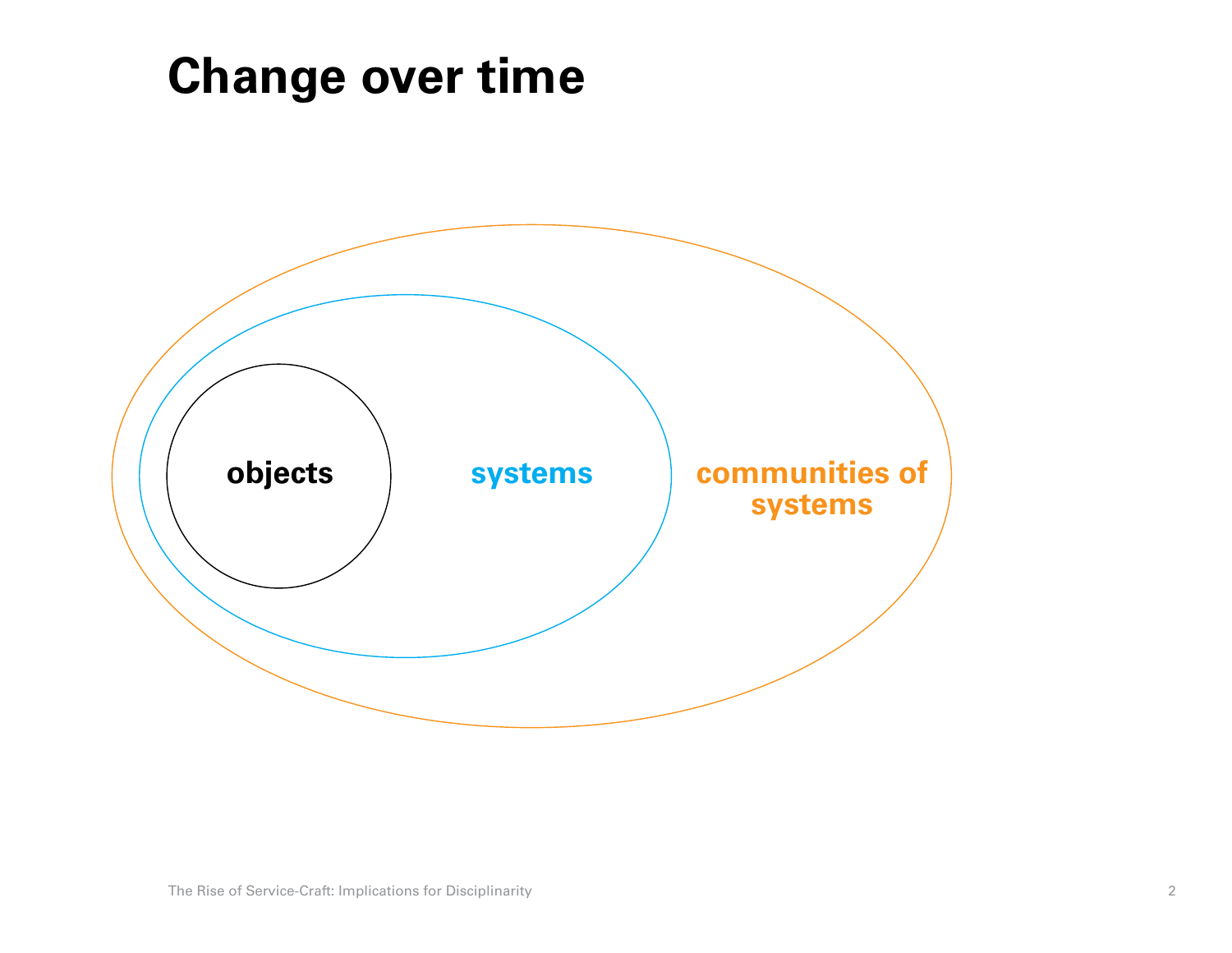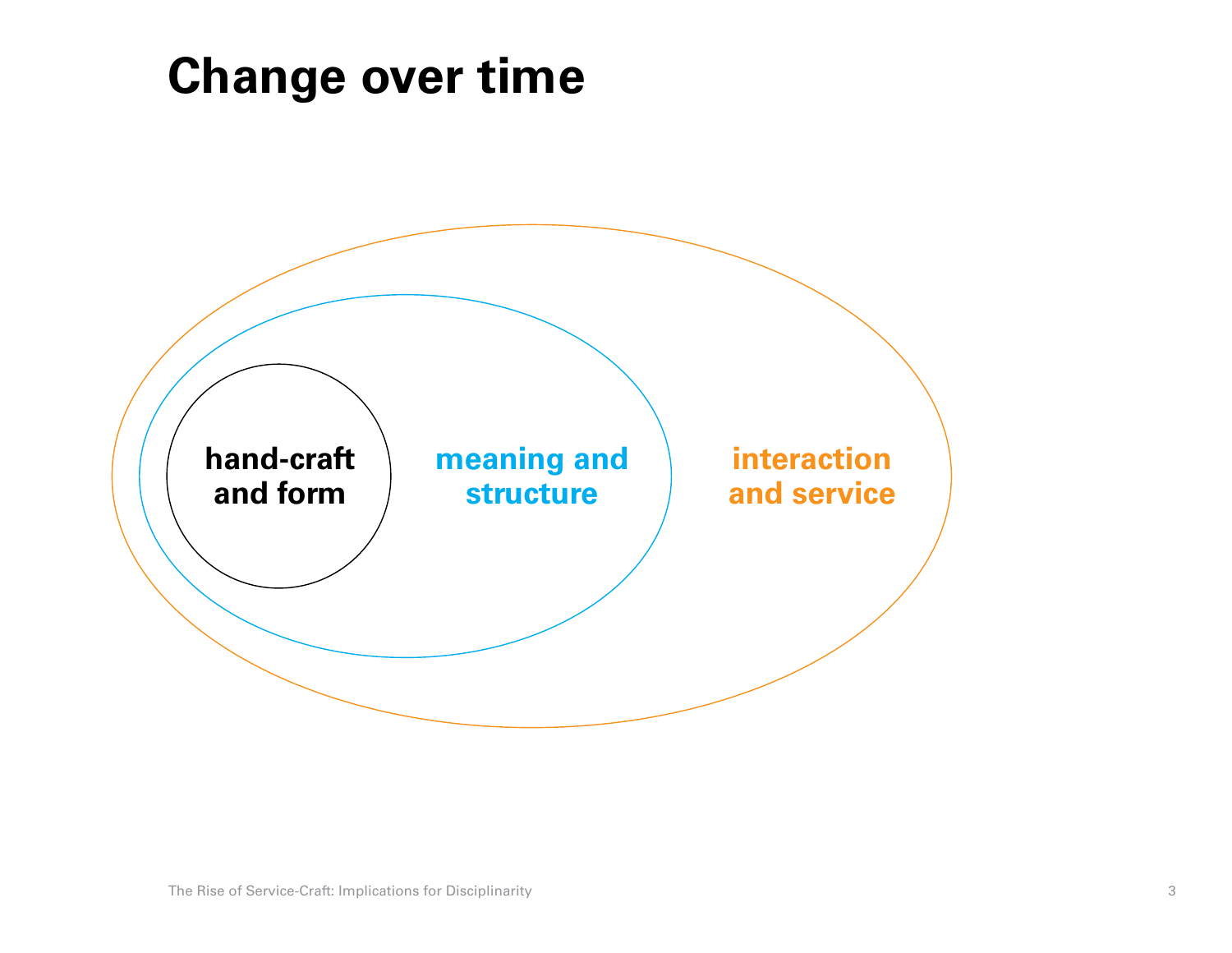#### **Service-Craft**

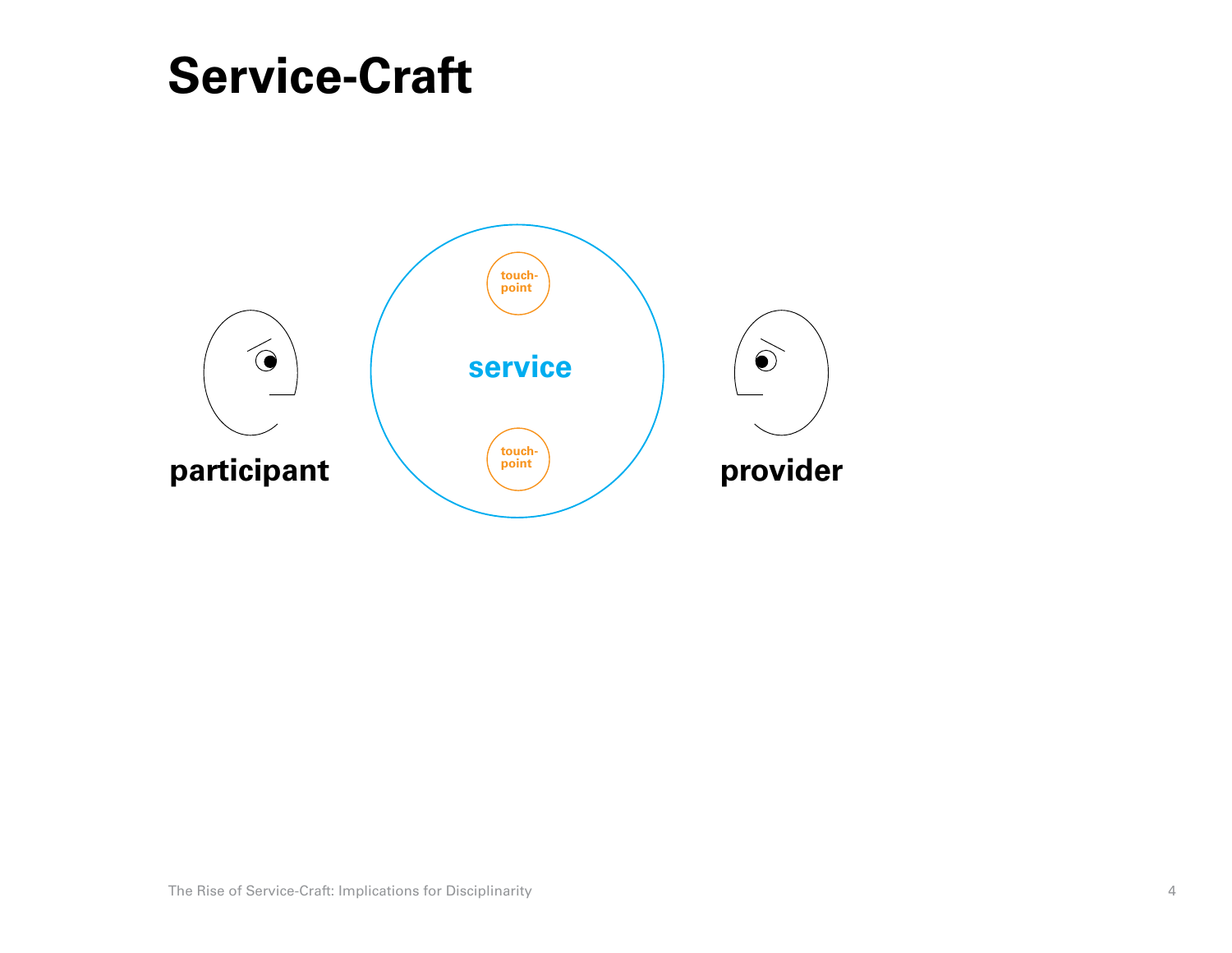

# & iPod Wii.

# amazon.com et<sup>a</sup>l Google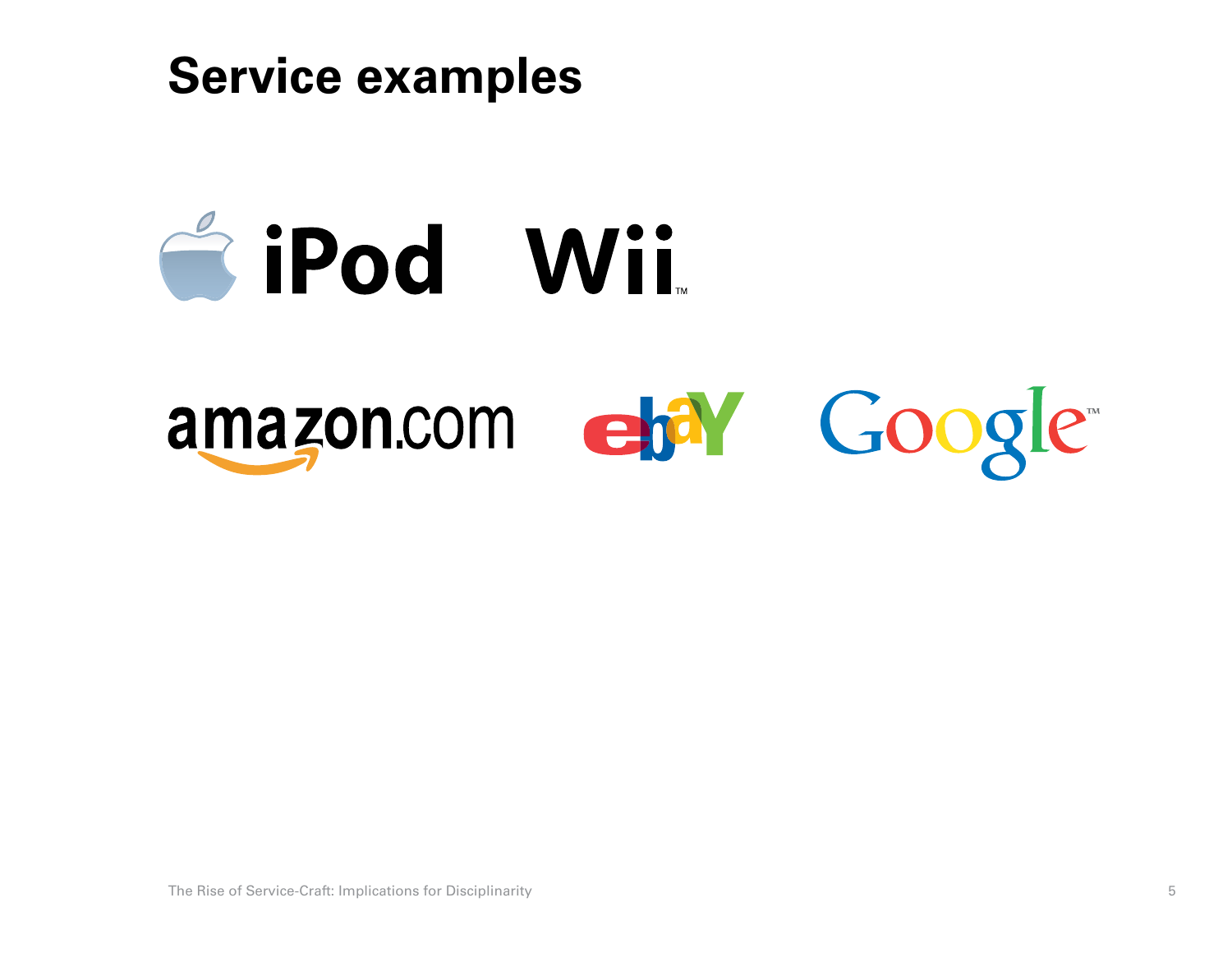# **Flows become more "important than resources.**

#### **Behavior counts."**

—Kevin Kelly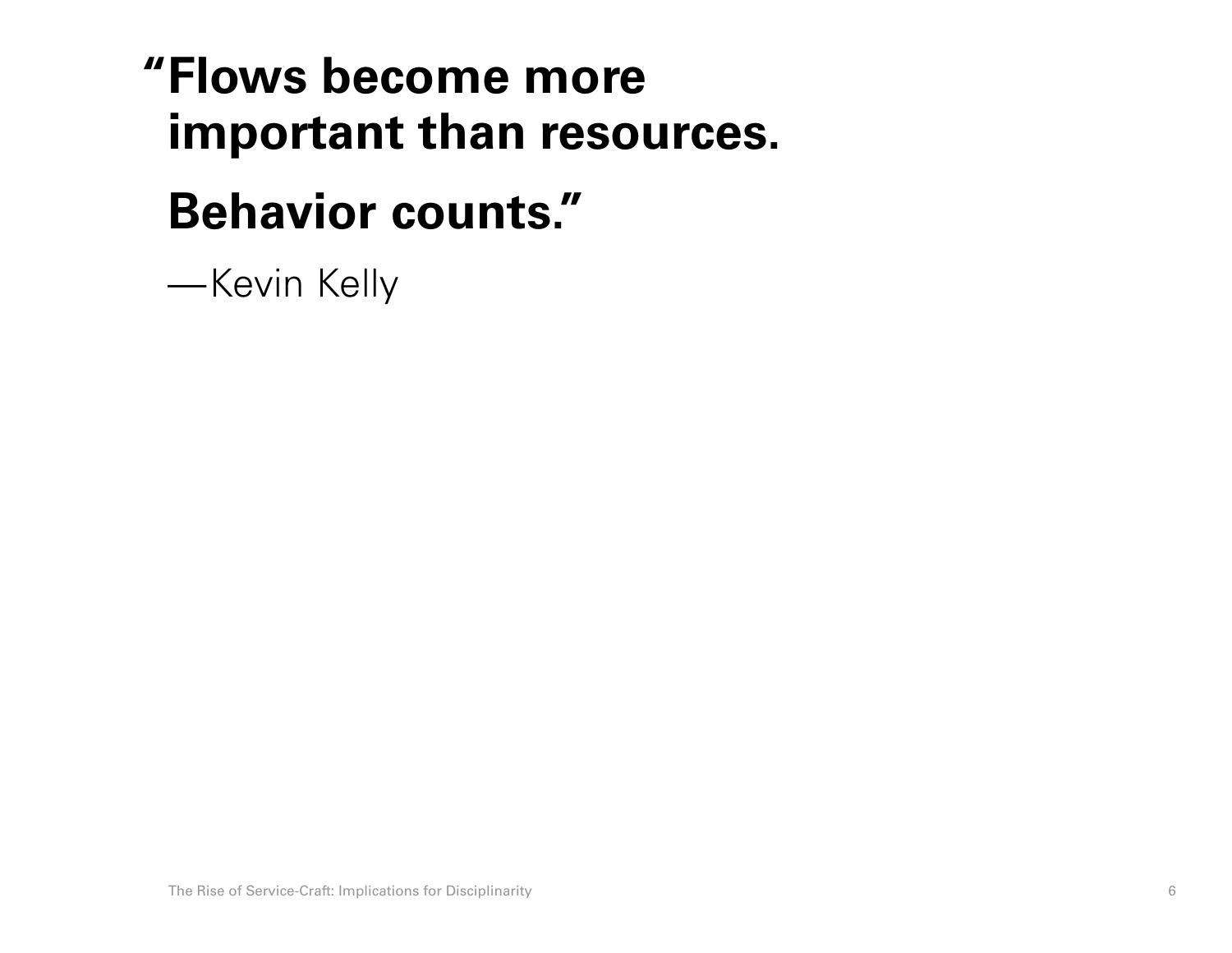*Hand-Craft*

*Subject Participant(s) Thinking Language Process*

*Work*

*Construction*

Things Individual Intuitive Idiosyncratic Implicit Concrete Direct

*Service-Craft* **Behaviors** 

Team

Reasoned

Shared

Explicit

Abstracted

Mediated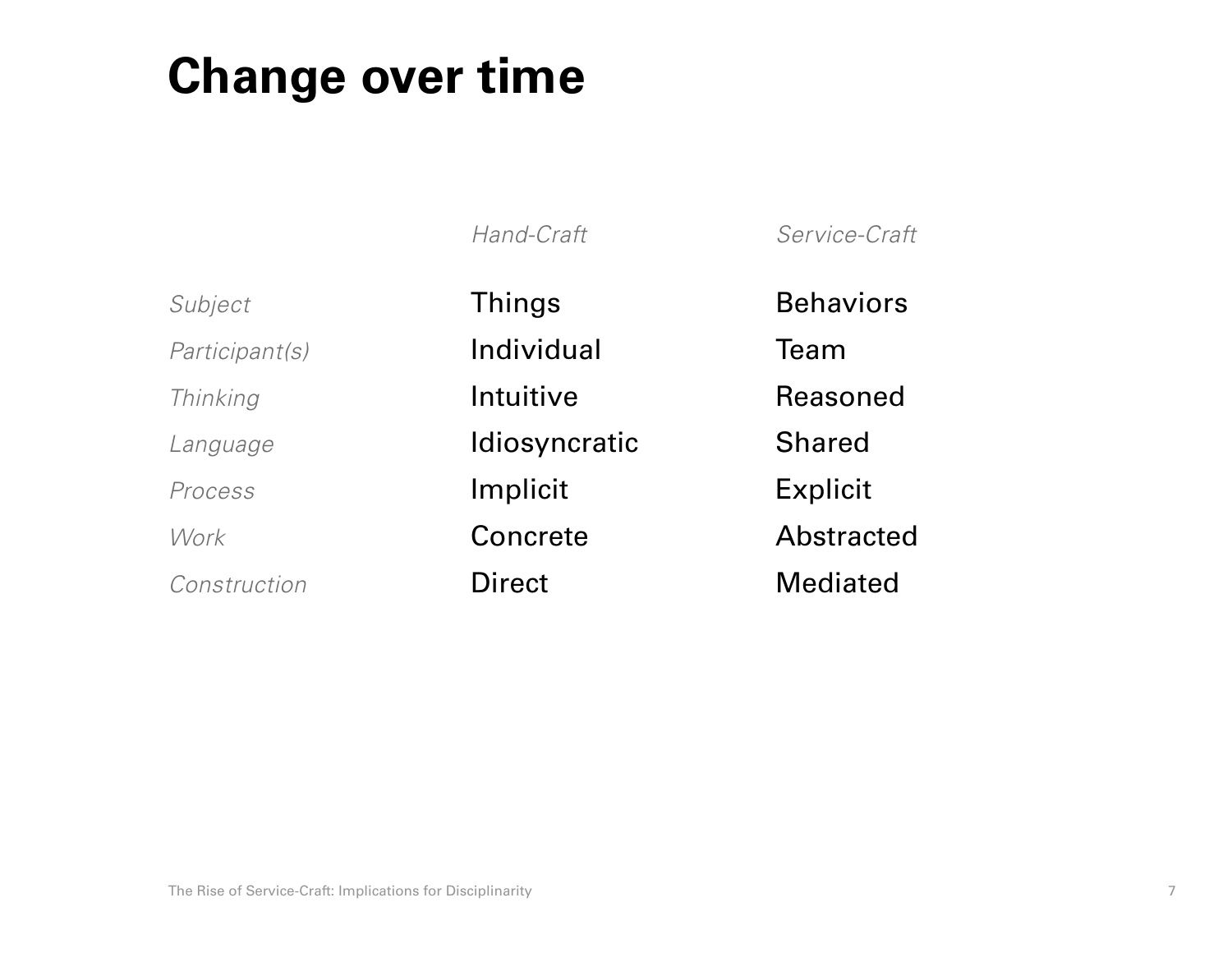|                           | Industrial Era     | Electronic Era              |
|---------------------------|--------------------|-----------------------------|
| Focus                     | Objects            | <b>Systems</b>              |
| Values                    | Seek simplicity    | <b>Embrace complexity</b>   |
| Designer's Role           | Deciding           | Facilitating                |
| <b>Stopping Condition</b> | Almost perfect     | Good enough for now         |
| Result                    | More deterministic | Less predictable            |
| End-State                 | Completed          | <b>Adapting or evolving</b> |
| Iteration                 | <b>Editions</b>    | <b>Continuous updating</b>  |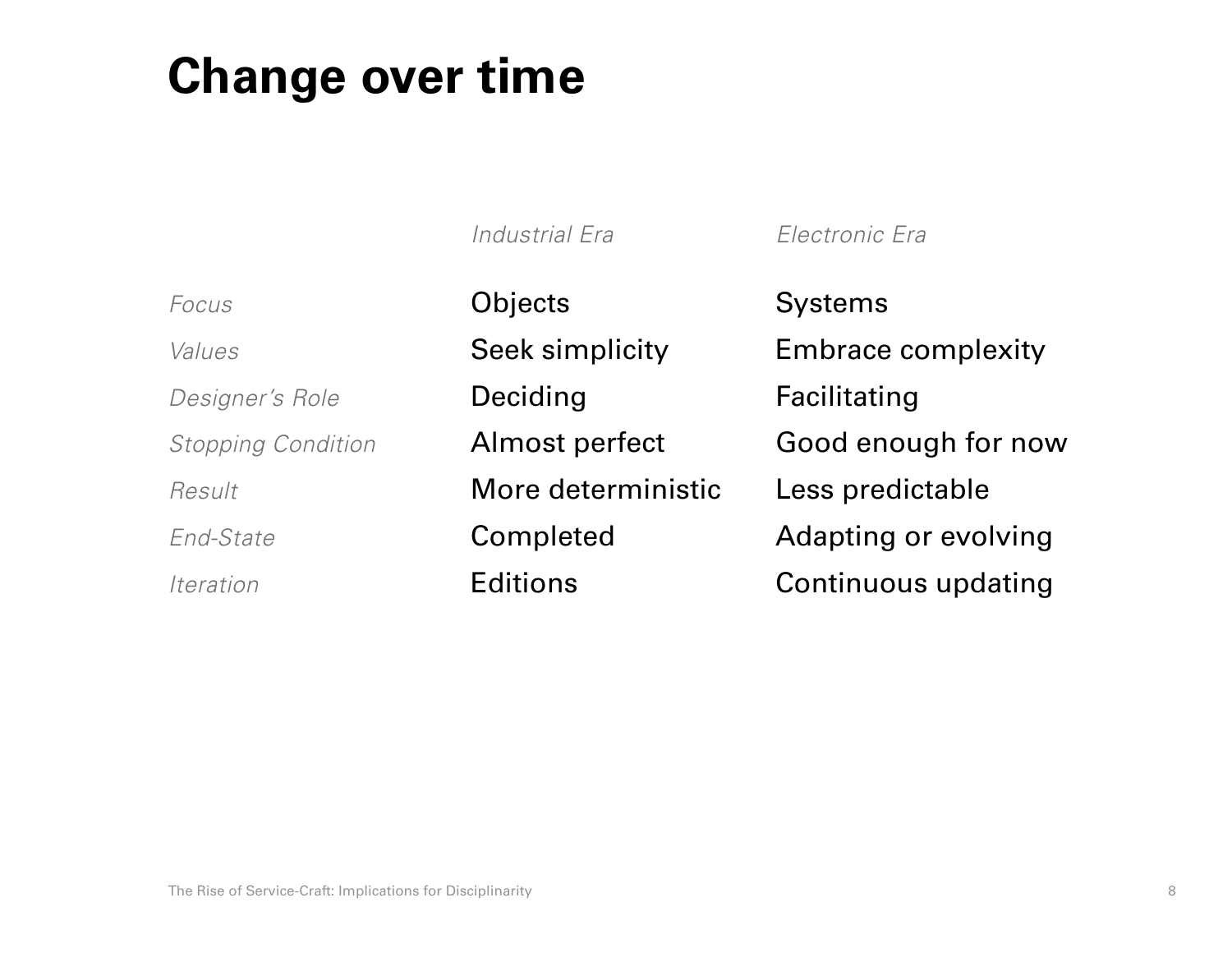# **Extending, not replacing**

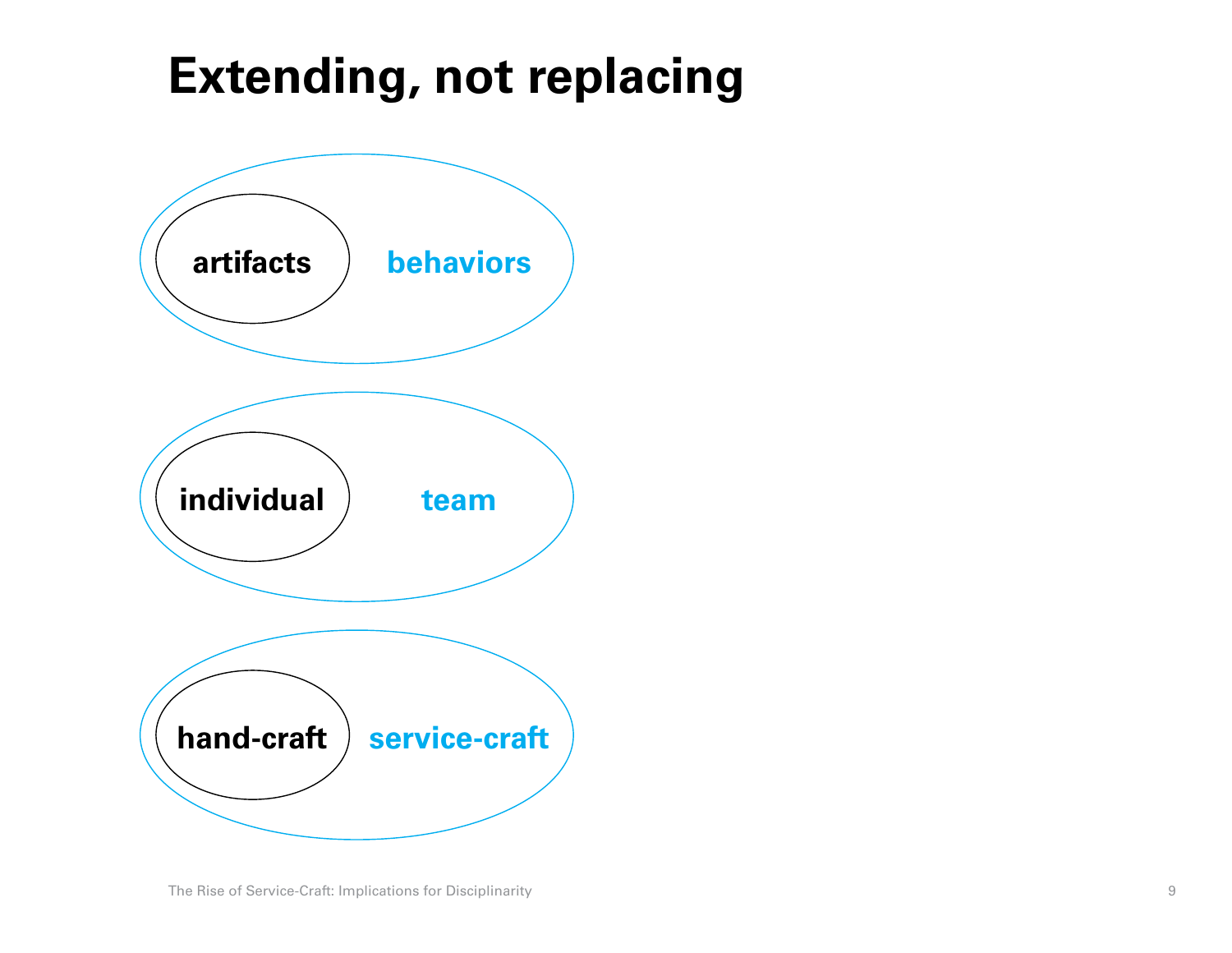# **Growth of one fuels growth of the other**

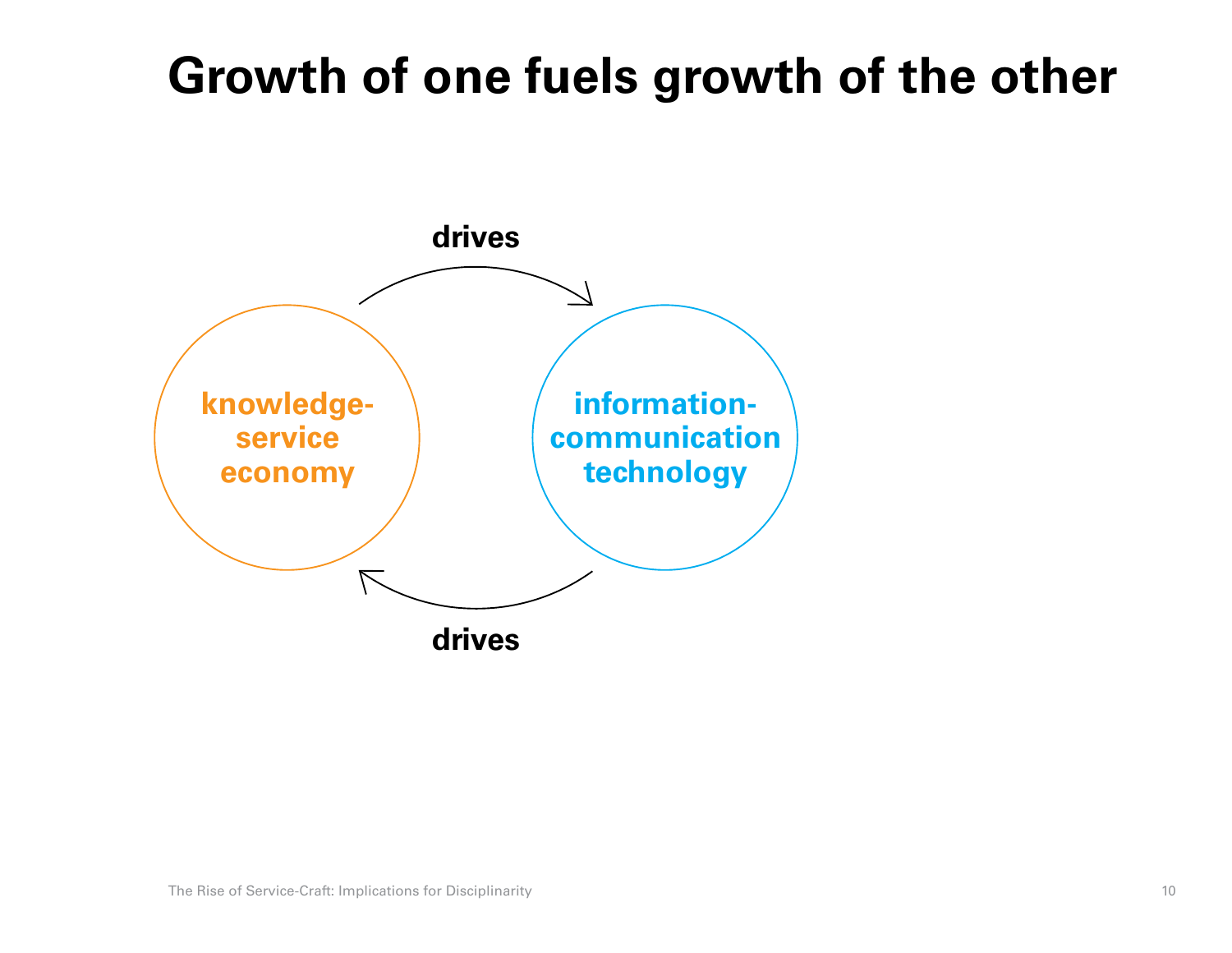#### **Sensors: the next revolution**

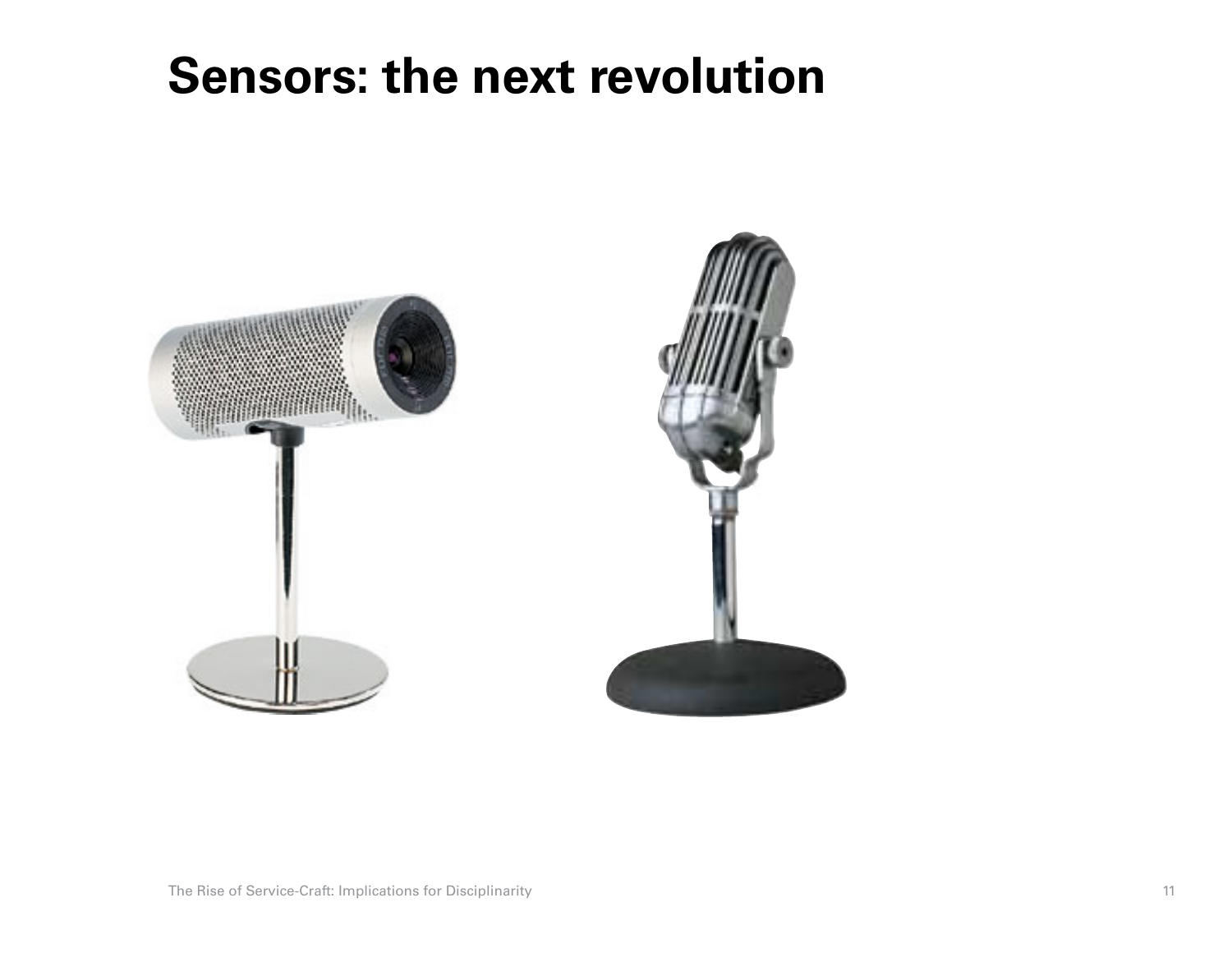**new opportunity new practice thus a need for new tools new methods new language**